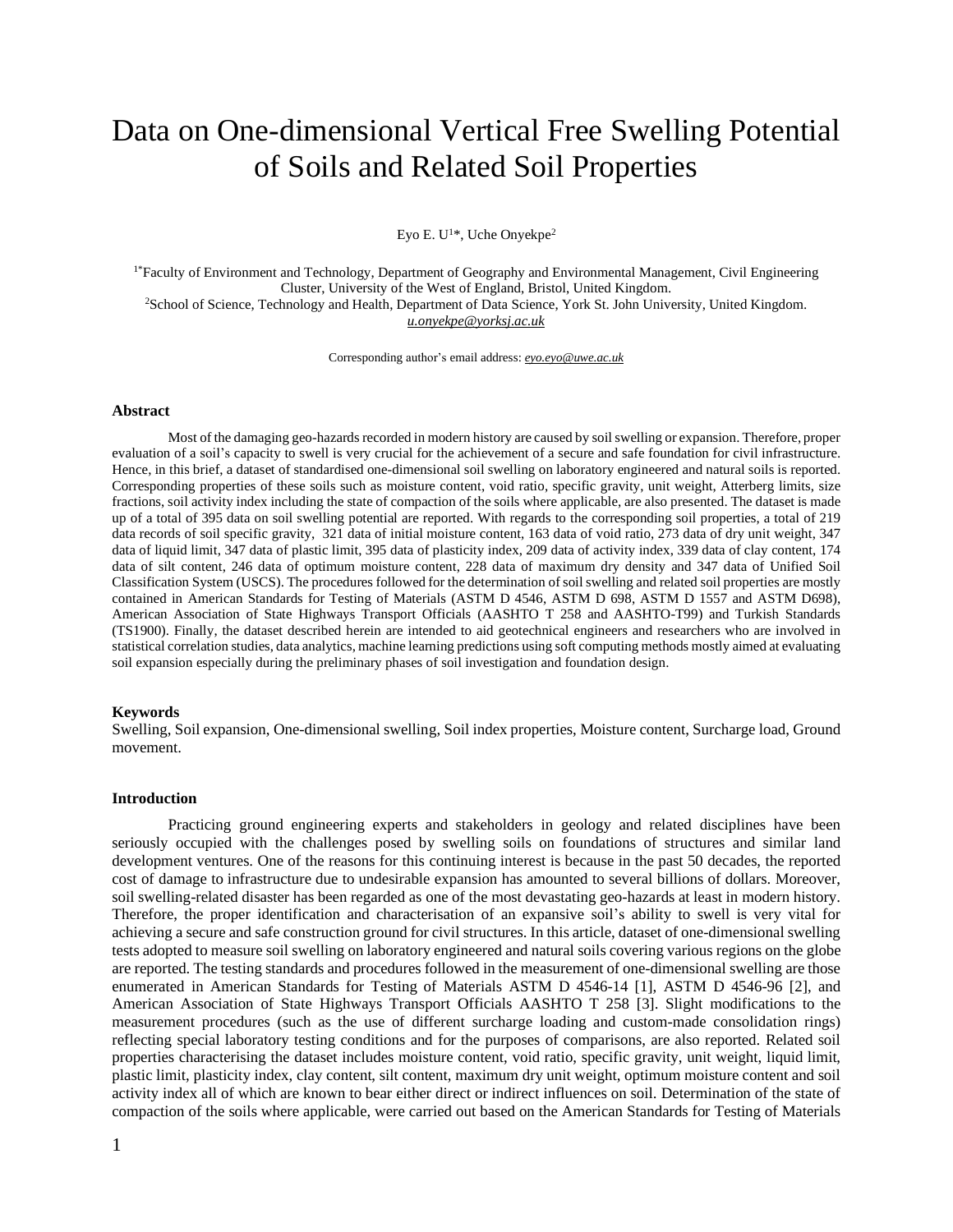ASTM D 698-07 [4], ASTM D 1557-07 [5], ASTM D698-00a [6], Turkish Standards (TS1900) [7], American Association of State Highways Transport Officials AASHTO-T99 [8] and a combination of both standard and modified efforts. A total of 395 data on soil swelling potential are reported. With regards to the corresponding soil properties, a total of 219 data records of soil specific gravity, 321 data of initial moisture content, 163 data of void ratio, 273 data of dry unit weight, 347 data of liquid limit, 347 data of plastic limit, 395 data of plasticity index, 209 data of activity index, 339 data of clay content, 174 data of silt content, 246 data of optimum moisture content, 228 data of maximum dry density and 347 data of Unified Soil Classification System (USCS) are presented. Finally, the dataset of one-dimensional soil swelling described herein are intended to aid geotechnical engineers and researchers who are involved in statistical corelation studies, data analytics, machine learning predictions using soft computing methods mostly aimed at evaluating soil expansion especially during the preliminary phases of soil investigation and foundation design.

# **How the data was acquired**

Database of soils of low-to-high plasticity subjected to expansion under water were diligently and carefully compiled from literature. Soil swelling data were obtained through laboratory one-dimensional swelling test on soils using the consolidometer (or oedometer) according to standard measurement methods American Standards for Testing of Materials ASTM D 4546-14 [1], ASTM D 4546-96 [2], American Association of State Highways Transport Officials AASHTO T 258 [3] and slight modifications to these methods.

The data on the corresponding index properties of the soils namely moisture content, void ratio, specific gravity, unit weight, liquid limit, plastic limit, plasticity index, clay content, silt content, soil activity and compaction characteristics were also obtained using standard laboratory testing methods. The maximum dry unit weight and optimum moisture content were determined by following the American Standards for Testing of Materials ASTM D 698-07 [4], ASTM D 1557-07 [5], ASTM D698-00a [6], Turkish Standards (TS1900) [7], American Association of State Highways Transport Officials AASHTO-T99 [8] and a combination of both standard and modified efforts.

# **Value of the data**

- This data is very useful to guide the geotechnical design of foundations of structures that are constructed on expansive soils
- Geotechnical engineers, researchers, and ground engineering experts who are involved with and interested in the accurate recognition and evaluation of expansive soil's capacity to swell during the preliminary stages of soil investigation, site characterisation and general soil expansion and ground movement research, will benefit from this data.
- This dataset can provide insight into the influence of index and intrinsic soil properties on swelling when adopting statistical correlation techniques, data analytics and predictions using soft computing methods.

## **Description of data collection**

Both naturally occurring and laboratory-engineered soils are prepared and swelling test carried out to measure one-dimensional expansion. Undisturbed and disturbed soil materials are carefully inserted into oedometer rings and made to sit in the consolidometer between two porous stones with top and bottom of the porous stones lined with filter papers. Water is then gradually introduced into the oedometer (consolidometer) to inundate the soil samples and allowed to undergo free vertical swelling under a surcharge load for a minimum period of 24 hours until equilibrium is attained. On the other hand, standard laboratory testing procedures and indirect calculations are followed to obtain the index properties of the soils as follows:

- Liquid limits using cone penetrometer (fall cone device) methods and a standard Casagrande cup.
- Plastic limit the crumbling of moist soils through repeated remoulding into a small ball and manual rolling into 3mm thread.
- Plasticity index obtained as a difference between liquid limit and plastic limit.
- Moisture content oven drying method
- Void ratio indirect determination by first calculating the volume of soil solids and then subtracting the volume of solids from the total volume to obtain volume of voids as a ratio
- Specific gravity of soils using laboratory volumetric flask to determine the ratio of the weight of a given volume of soil at a specified temperature to the weight of an equal volume of water at the same temperature.
- Dry unit weight indirect determination of the ratio of weight of dry soil to the total volume of the soil.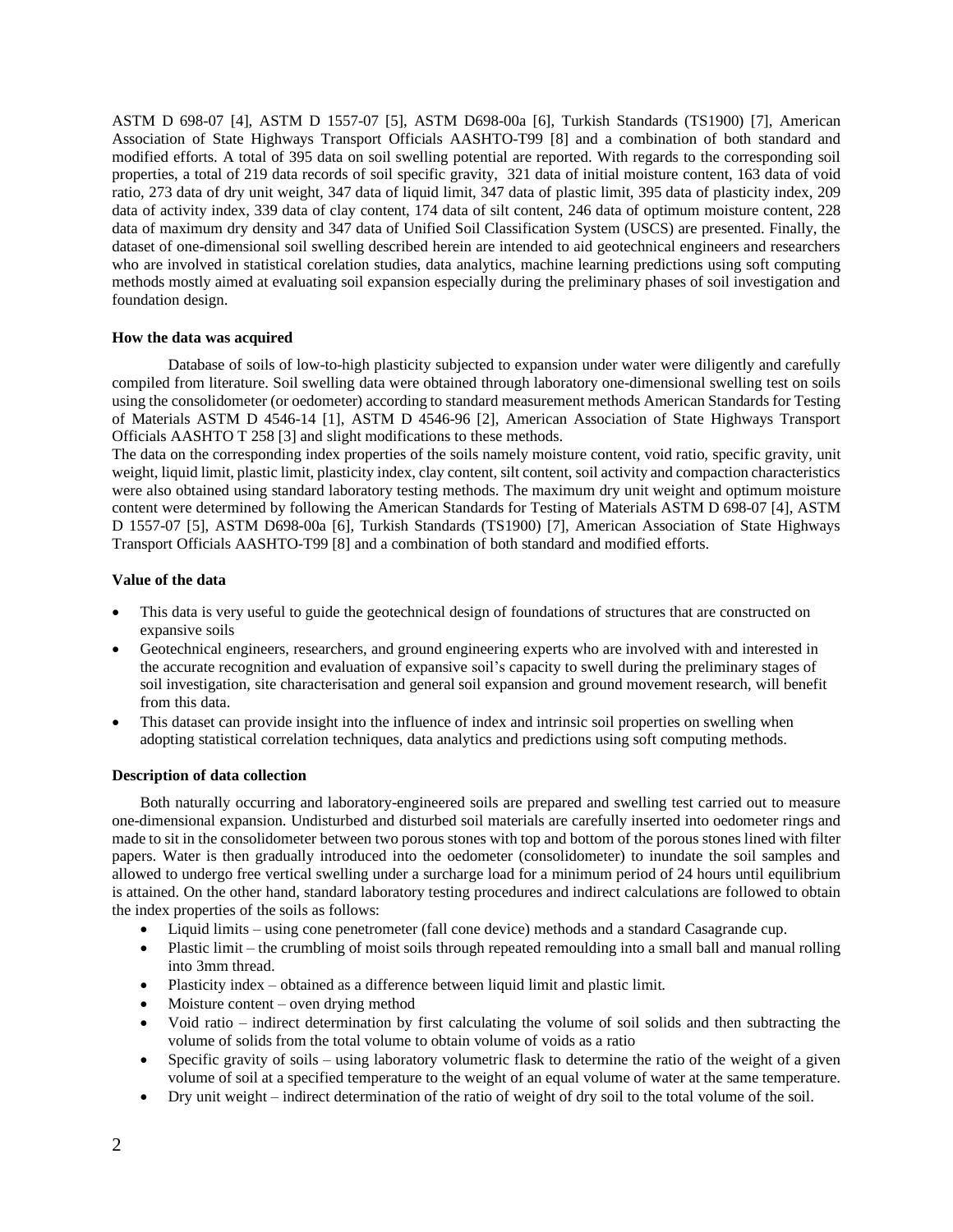- Activity index indirect determination by dividing plasticity index by the percentage of clay-sized fractions.
- Clay and silt content standard testing methods for gradation (Particle-Size Distribution, PSD) of soils using sieve analysis.
- Optimum moisture content and maximum dry density soil static and dynamic compaction test methods using standard laboratory moulds with application of standard and modified efforts.

The classification of soils is made according to the Unified Soil Classification System (USCS).

#### **Data description**

Dataset of 395 number of soils swelling measurements collected from one-dimensional vertical movement of soils and corresponding soil properties are presented. This dataset references studies spanning over 5 decades leading back to the period when important discourse on soil swelling-related disasters were first considered. The dataset consists of both naturally occurring (disturbed and undisturbed soils) and a mix of laboratory-engineered-soils. Based on the nature and format of reporting from the different sources, the soils are divided into groups with each having properties collated from the same experimental methods. The dataset for each group are saved in individual tabs within the .xlsx file with the tab names (notations) corresponding to the descriptions on Table 1. Table 2 summarizes the soil characteristics measured, indirectly obtained, and perceived to bear possible influences on the swelling behaviour of the soils when inundated with water and consolidated one-dimensionally. A total of 219 data records of soil specific gravity, 321 data of initial moisture content, 163 data of void ratio, 273 data of dry unit weight, 347 data of liquid limit, 347 data of plastic limit, 395 data of plasticity index, 209 data of activity index, 339 data of clay content, 174 data of silt content, 246 data of optimum moisture content, 228 data of maximum dry density, 347 data of Unified Soil Classification System (USCS) observations are contained in the dataset. The soil property attributes presented in Table 1, correspond to the features in the dataset presented at [https://github.com/onyekpeu/Data-on-one-dimensional-vertical-free-swelling-potential-of-soils-and-related-soil](https://github.com/onyekpeu/Data-on-one-dimensional-vertical-free-swelling-potential-of-soils-and-related-soil-properties.)[properties.](https://github.com/onyekpeu/Data-on-one-dimensional-vertical-free-swelling-potential-of-soils-and-related-soil-properties.) More details on the data can be found on Table 3.

| Dataset<br><b>Notation</b> | Soil description                                                           | Free swell test<br>method                         | Surcharge<br>(kPa) | No. of soil<br>properties | Compaction<br>state | <b>Compaction Method</b>                                                          |
|----------------------------|----------------------------------------------------------------------------|---------------------------------------------------|--------------------|---------------------------|---------------------|-----------------------------------------------------------------------------------|
| $DS-1$                     | Low-medium plastic<br>clayey soils                                         | ASTM D 4546-14[1]                                 |                    | 13                        | Compacted           | Standard effort (ASTM D 698-07 [4]<br>and modified effort (ASTM D 1557-<br>07 [5] |
| $DS-2$                     | Disturbed clay<br>samples tested under<br>different conditions             | ASTM D 4546 [1]                                   | 7                  | 13                        | Compacted           | ASTM D698-07 [4]                                                                  |
| $DS-3$                     | Undisturbed clay<br>samples from trial<br>pits and boreholes               | Fixed-ring<br>oedometer                           | 7                  | $\overline{7}$            | Non-<br>compacted   | <b>NA</b>                                                                         |
| $DS-4$                     | Laboratory<br>engineered clay<br>(mixture of bentonite<br>and kaolinite in | <b>ASTM D 4546-96</b><br>$[2]$                    |                    | 9                         | Compacted           | Turkish Standards (TS1900) [7]                                                    |
| $DS-5$                     | various proportions)<br>Disturbed expansive<br>clay soil samples           | <b>ASTM D4546-14 [1]</b>                          |                    | 9                         | Compacted           | ASTM D698-00a [6]                                                                 |
| $DS-6$                     | Disturbed expansive<br>clay soil samples                                   | Custom-made<br>(oedometer cell, with<br>a ring of | $\theta$           | 9                         | Compacted           | Kolay and Singh [10]                                                              |

| <b>Table 1</b> – Description of groups of datasets. |  |  |
|-----------------------------------------------------|--|--|
|-----------------------------------------------------|--|--|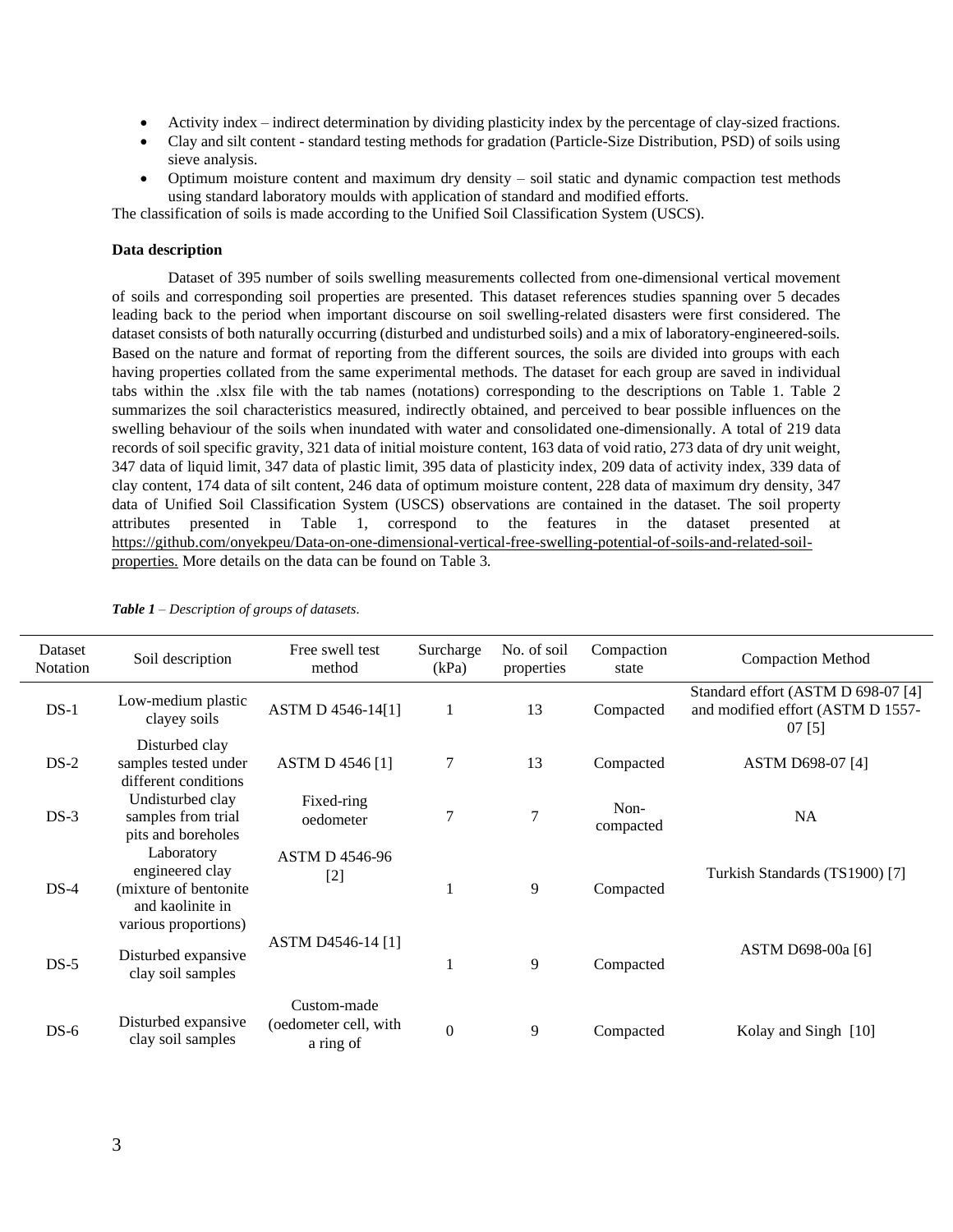|                                                                             | 50 mm internal<br>diameter and 30 mm<br>height)                                                                       |        |         |                   |                                                                                                                                        |
|-----------------------------------------------------------------------------|-----------------------------------------------------------------------------------------------------------------------|--------|---------|-------------------|----------------------------------------------------------------------------------------------------------------------------------------|
| Disturbed expansive<br>clay soil samples                                    | standard fixed ring<br>consolidometer<br>using stainless steel<br>rings, 75 mm inside<br>diameter and 19 mm<br>height | 7      | 10      | Compacted         | Standard Proctor energy: 593.7<br>kJ/m3; Reduced Modified Proctor<br>energy: 1616 kJ/m3; Modified<br>Proctor energy: 2693.3 kJ/m3 [11] |
| Undisturbed<br>expansive clay shales                                        | ASTMD4546-96[2]                                                                                                       | 7      | $\tau$  | Non-<br>compacted | <b>NA</b>                                                                                                                              |
| Disturbed expansive<br>clay soils                                           | Conventional<br>oedometer                                                                                             | 6.9    | 6       | Compacted         | <b>Standard Proctor</b>                                                                                                                |
| Various disturbed soil<br>samples                                           | Custom-made (2 cm<br>high consolidation<br>ring                                                                       | 6.9    | 5       | Compacted         | AASHTO [8]                                                                                                                             |
| Laboratory<br>engineered clay<br>(Silica sand and                           | Custom-made                                                                                                           | 6.9    | 7       | Compacted         | AASHTO-T99 [8]                                                                                                                         |
| Laboratory<br>engineered clay<br>(mixture of bentonite)<br>and kaolinite in | ASTM D4546-96[2]                                                                                                      | 1.94   | $\,8\,$ | Compacted         | Statically to specified moisture<br>content.                                                                                           |
| Undisturbed<br>expansive soil<br>samples                                    | ASTM D4546 - 96<br>[2], Holtz and Gibbs<br>(1956),<br>$[12]$                                                          | $\tau$ | $8\,$   | Non-<br>compacted | <b>NA</b>                                                                                                                              |
|                                                                             | artificial clays)<br>various proportions)                                                                             |        |         |                   |                                                                                                                                        |

*Table 2. Soil swelling percent and corresponding soil properties.*

| Soil property              | Abbreviation/symbol | Unit     |  |
|----------------------------|---------------------|----------|--|
| Swell percent              | <b>SP</b>           | $\%$     |  |
| Liquid limit               | LL                  | $\%$     |  |
| Plastic limit              | PL                  | $\%$     |  |
| Plasticity index           | PI                  | $\%$     |  |
| Moisture content (initial) | Mc                  | $\%$     |  |
| Void ratio                 | $\mathbf e$         |          |  |
| Specific gravity           | G                   |          |  |
| Dry unit weights           | $\gamma_d$          | $kN/m^3$ |  |
| Activity index             | A                   | -        |  |
| Clay content               | <sub>CC</sub>       | $\%$     |  |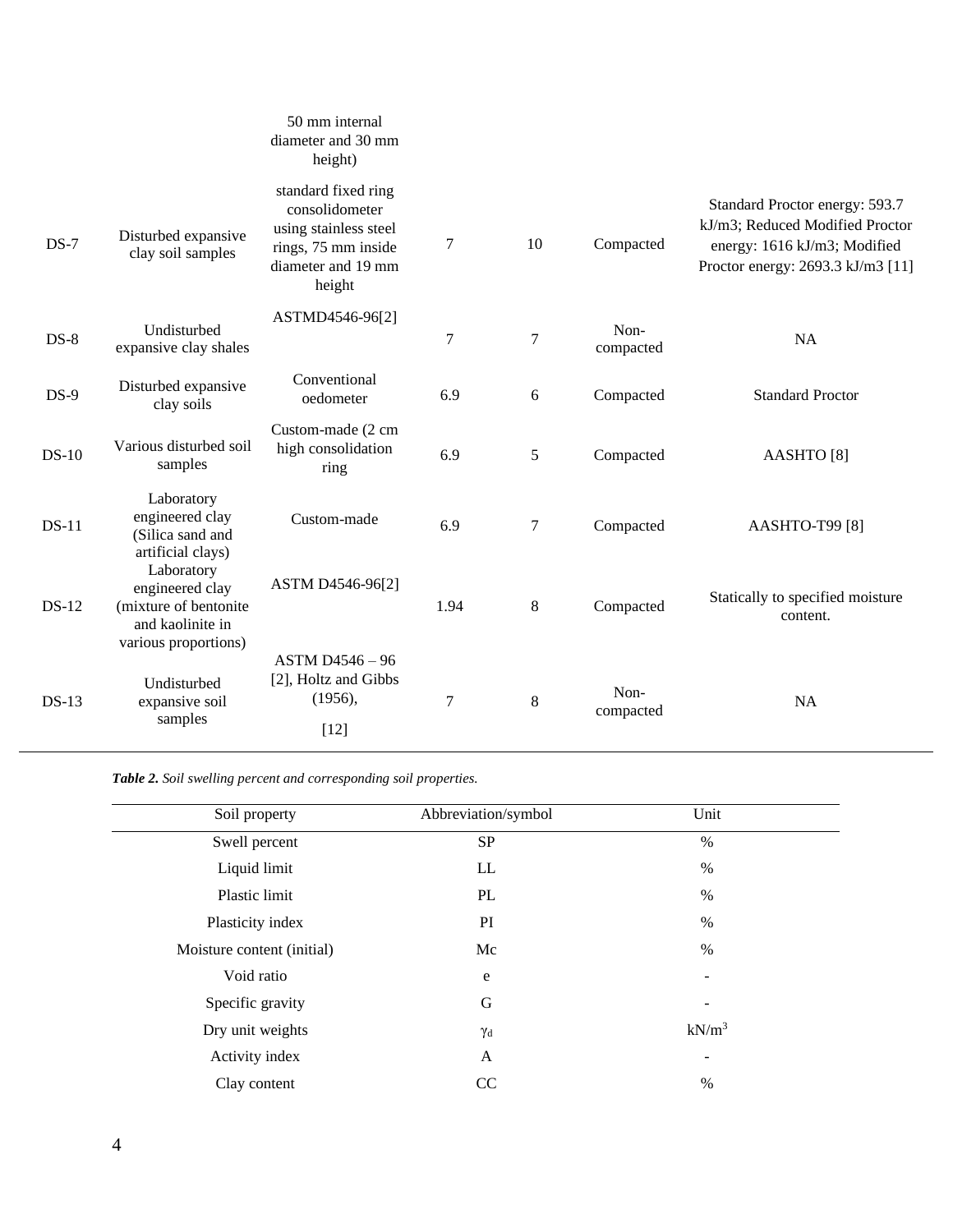| Silt content                       | Sc          | $\%$     |
|------------------------------------|-------------|----------|
| Optimum moisture content           | OMC         | $\%$     |
| Maximum dry density                | <b>MDD</b>  | $kN/m^3$ |
| Unified soil classification system | <b>USCS</b> | -        |

|                          | Information                                                                                                                                                                       |
|--------------------------|-----------------------------------------------------------------------------------------------------------------------------------------------------------------------------------|
| Subject                  | Civil and Structural Engineering                                                                                                                                                  |
| Specific subject<br>area | Soil swelling and properties of soils.                                                                                                                                            |
| Type of data             | Excel, xlsx                                                                                                                                                                       |
| Data format              | Raw, Filtered                                                                                                                                                                     |
| Data source<br>location  | Global – Asia, Africa and Europe.                                                                                                                                                 |
| Data accessibility       | Repository name: Github.com<br>Direct URL to data: https://github.com/onyekpeu/Data-on-one-dimensional-vertical-free-<br>swelling-potential-of-soils-and-related-soil-properties- |

## **Experimental design and methods**

Rigorous systematic literature studies were conducted to obtain the dataset. The literature search included data spanning across research articles and reports with experimental investigations conducted on various soil samples. The methodology of data collection involved thorough screening of articles' titles, keywords and abstracts that met the criteria of one-dimensional swelling for both compacted and non-compacted soils. Most of the collected data were derived from article tables and where data were only presented on graphs, WebPlotDigitizer [13] was used for data extraction.

Relevant data of soil properties not included in the original data such as the Plasticity Index ( $PI$ ) and Plastic Limits  $(PL)$  of the soil were derived from the parameters that were given as follows:

$$
PI = LL - PL \tag{1}
$$

Or

$$
PL = LL - PI \tag{2}
$$

where  $LL$  refers to the liquid limit.

In areas where soil Activity index,  $(A)$  was not given, this was calculated as follows:

$$
A = \frac{PI}{2CF} \tag{3}
$$

where  $CF$  is the clay-sized fraction

To allow for an easy and extensive assessment and analysis of the degree of swelling of the different soils and their properties obtained from various sources, entries into each column of the dataset were manually synchronised to account for missing data through the removal of such affected rows and columns.